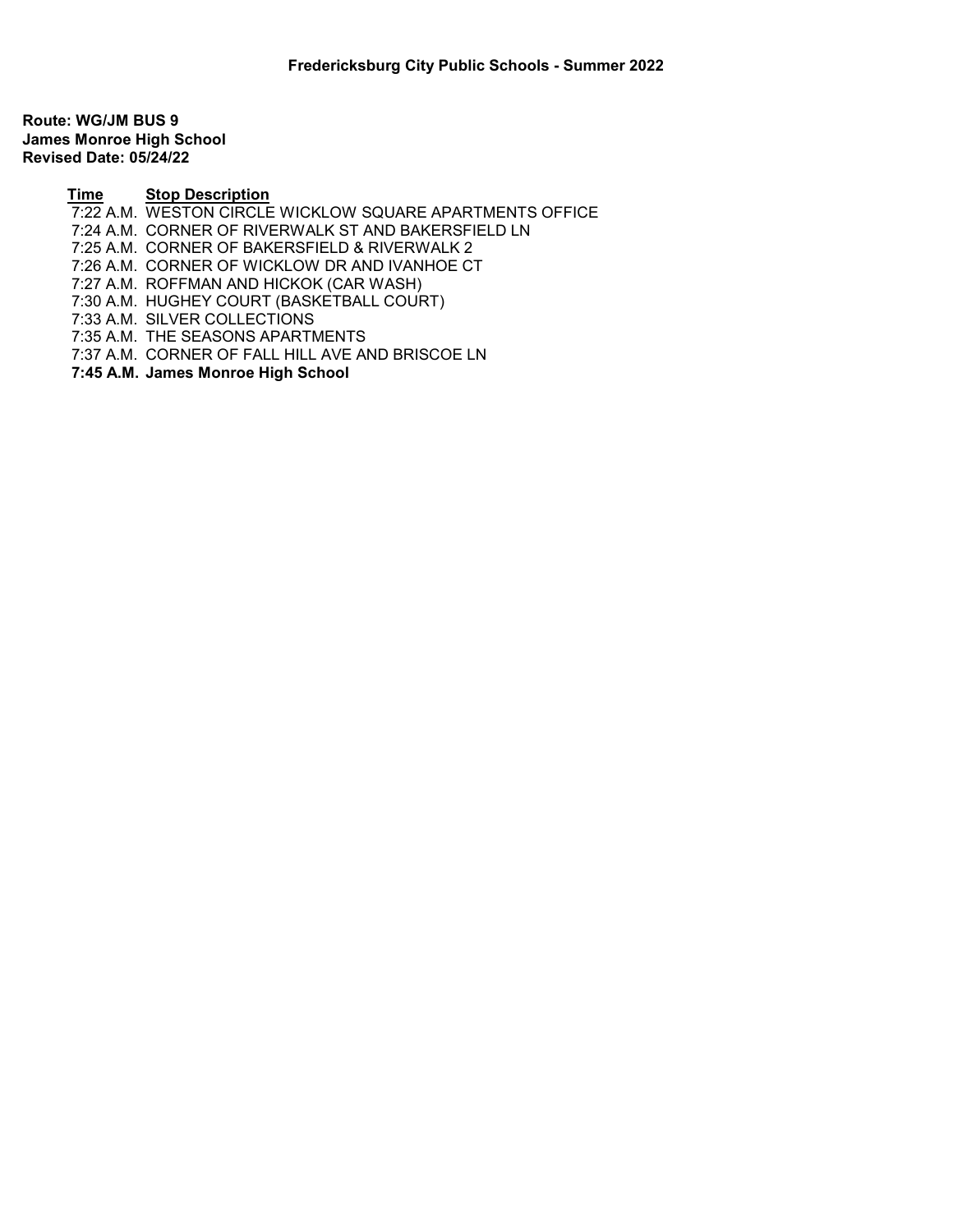Route: WG/JM BUS 9 PM James Monroe High School Revised Date: 05/24/22

> Time Stop Description 12:05 P.M. James Monroe High School 12:11 P.M. WESTON CIRCLE WICKLOW SQUARE APARTMENTS OFFICE 12:13 P.M. CORNER OF RIVERWALK ST AND BAKERSFIELD LN 12:14 P.M. CORNER OF BAKERSFIELD & RIVERWALK 2 12:16 P.M. CORNER OF WICKLOW DR AND IVANHOE CT 12:17 P.M. ROFFMAN AND HICKOK (CAR WASH) 12:19 P.M. HUGHEY COURT (BASKETBALL COURT) 12:22 P.M. SILVER COLLECTIONS 12:25 P.M. THE SEASONS APARTMENTS 12:27 P.M. CORNER OF FALL HILL AVE AND BRISCOE LN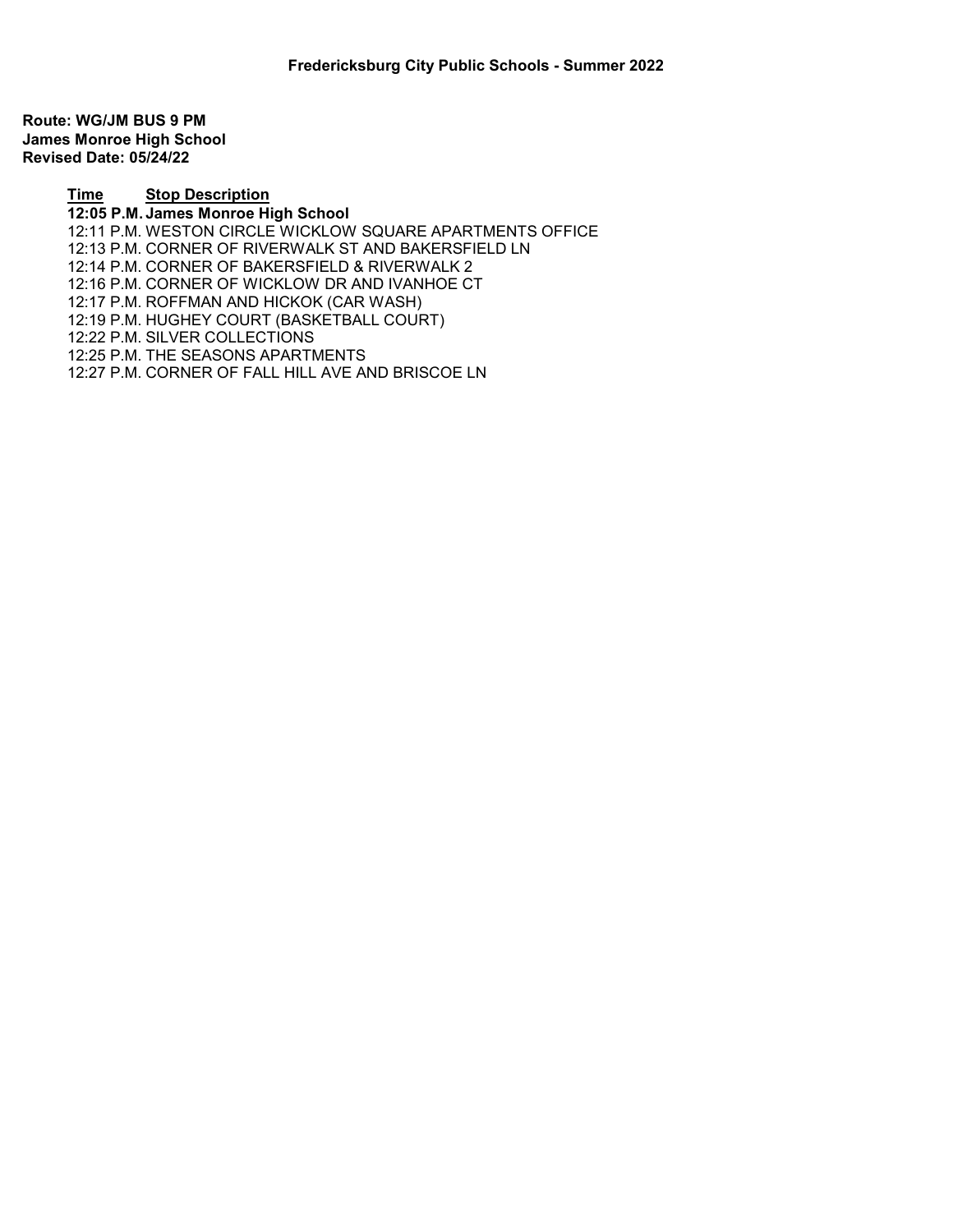Route: WG/JM BUS D James Monroe High School Revised Date: 06/06/22

> Time Stop Description 7:04 A.M. CORNER OF LAFAYETTE BLVD AND WILLIS ST 7:09 A.M. KENSINGTON CIRCLE 7:11 A.M. WELLINGTON WOODS APARTMENTS 7:15 A.M. FARRELL MAILBOXES TOP ENTRANCE 7:18 A.M. FARRELL LANE PLAYGROUND 7:23 A.M. 177 LONGSTREET AVE 7:27 A.M. 437 DEERWOOD DR 22401 7:30 A.M. 404-418 MORNINGSIDE DR 7:33 A.M. CORNER OF BRAEHEAD DR AND WARFIELD PL 7:36 A.M. 1625 LAFAYETTE BLVD

7:45 A.M. James Monroe High School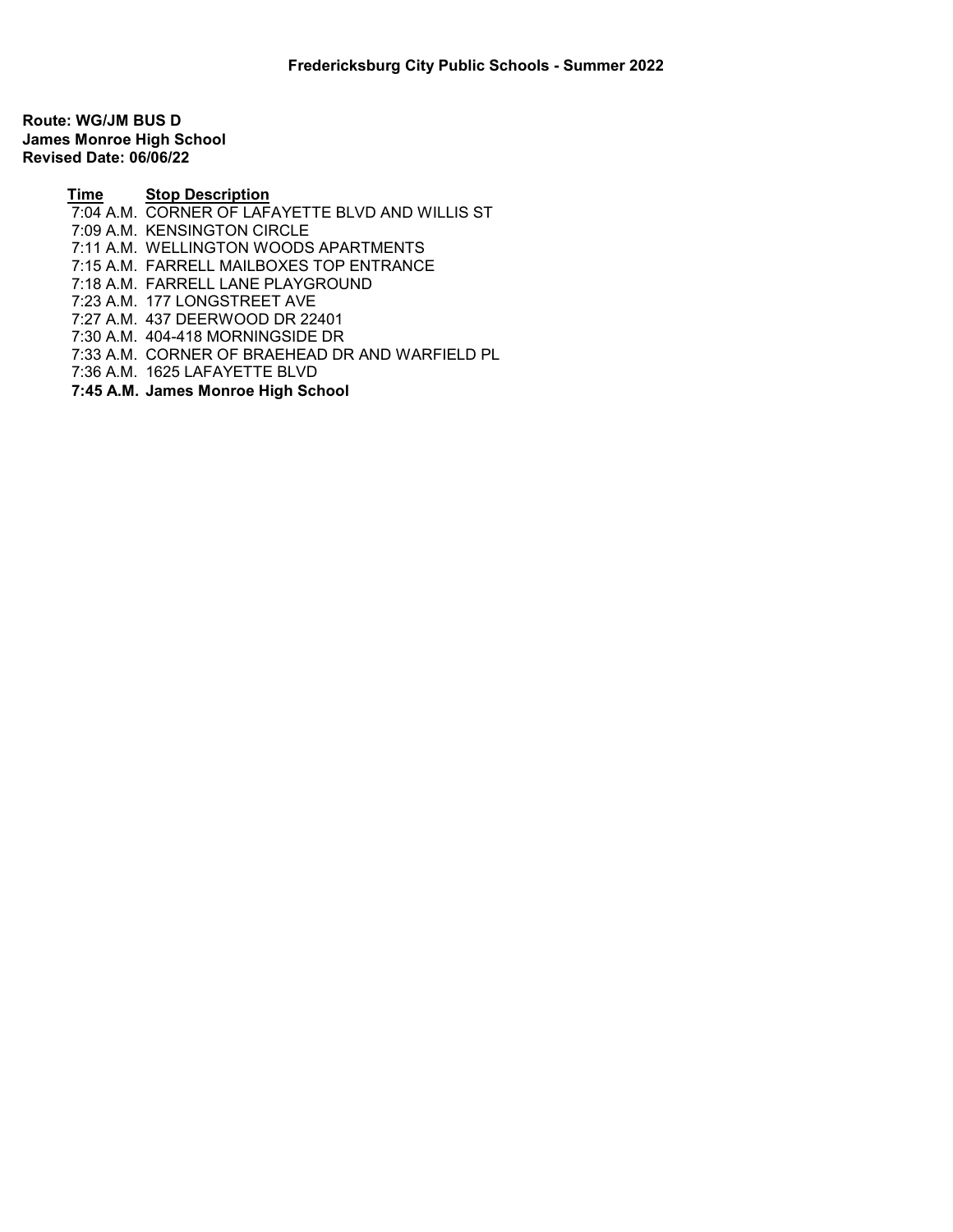Route: WG/JM BUS D PM James Monroe High School Revised Date: 06/06/22

> Time Stop Description 12:05 P.M. James Monroe High School 12:11 P.M. CORNER OF LAFAYETTE BLVD AND WILLIS ST 12:16 P.M. KENSINGTON CIRCLE 12:17 P.M. WELLINGTON WOODS APARTMENTS 12:21 P.M. FARRELL MAILBOXES TOP ENTRANCE 12:24 P.M. FARRELL LANE PLAYGROUND 12:29 P.M. 177 LONGSTREET AVE 12:33 P.M. 437 DEERWOOD DR 22401 12:34 P.M. 404-418 MORNINGSIDE DR 12:37 P.M. CORNER OF BRAEHEAD DR AND WARFIELD PL 12:41 P.M. 1625 LAFAYETTE BLVD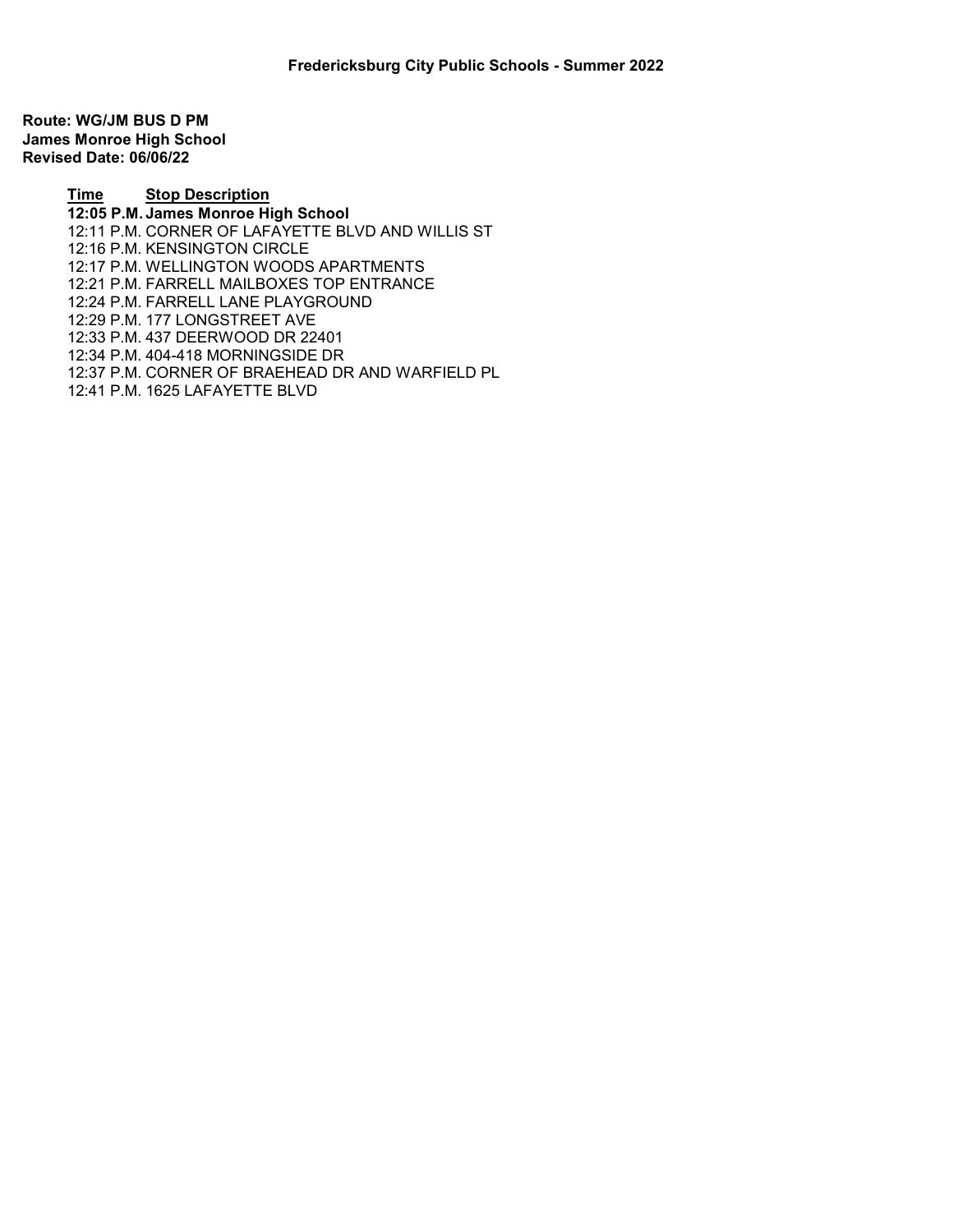Route: WG/JM BUS E James Monroe High School Revised Date: 05/24/22

> Time Stop Description 7:24 A.M. CORNER OF MYRICK ST AND PALMER ST 7:26 A.M. CORNER OF WHITE ST AND PALMER ST 7:26 A.M. CORNER OF WHITE ST AND GATES ST 7:27 A.M. CORNER OF MCKINNEY ST AND WHITE ST 7:27 A.M. CORNER OF CARDWELL ST AND MCKINNEY ST 7:29 A.M. CORNER OF AIRPORT AVE AND HOWISON AVE 7:29 A.M. CORNER OF AIRPORT AVE AND COAKLEY ST 7:30 A.M. CORNER OF AIRPORT AVE AND HARRIS ST 7:30 A.M. CORNER OF SOUTH ST AND AIRPORT AVE 7:32 A.M. CORNER OF NEW KENT ST AND NEWELL ST 7:33 A.M. 1908 HOWARD AVE 7:45 A.M. James Monroe High School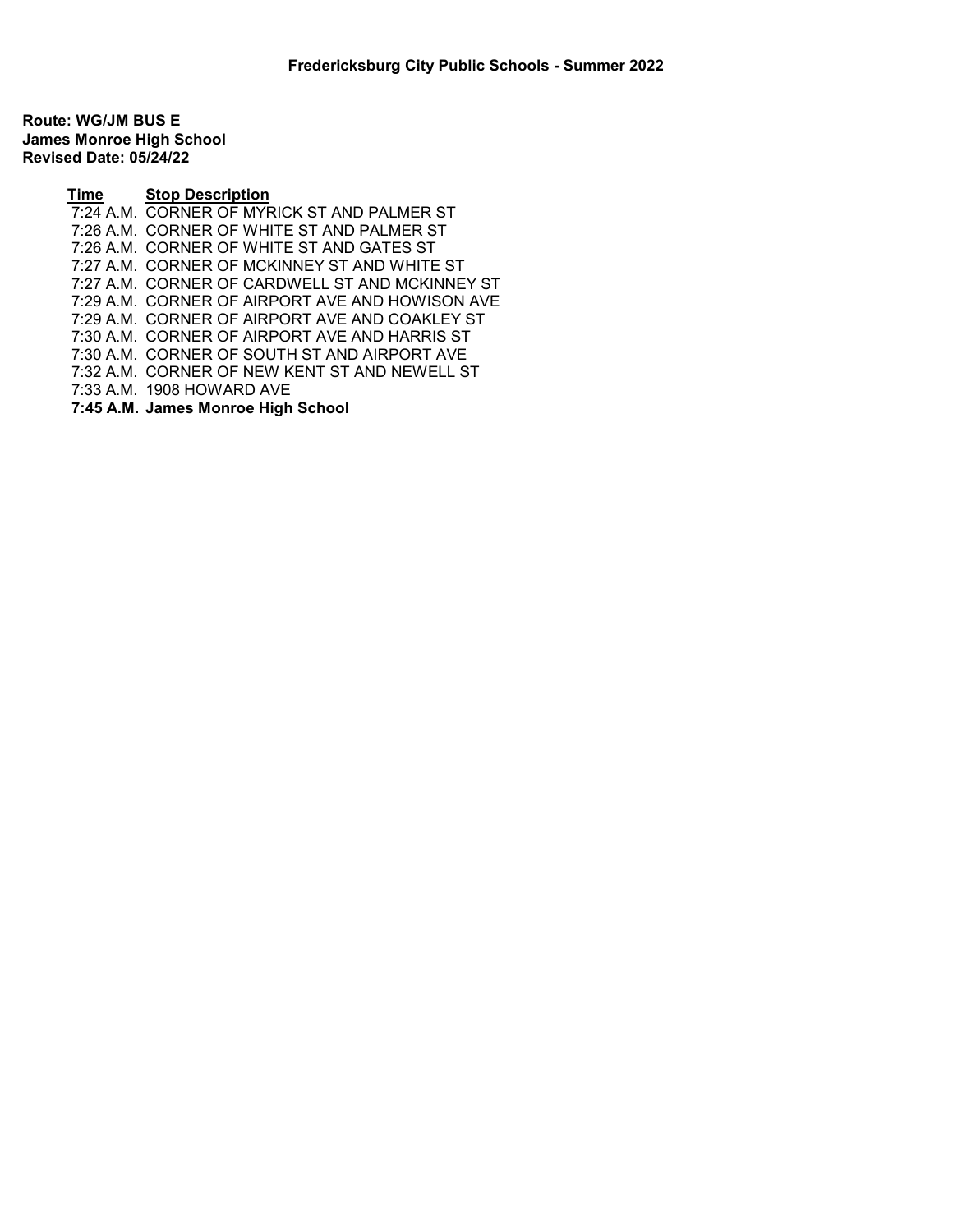Route: WG/JM BUS E PM James Monroe High School Revised Date: 05/24/22

> Time Stop Description 12:05 P.M. James Monroe High School 12:15 P.M. CORNER OF PALMER ST AND MYRICK ST 12:16 P.M. CORNER OF WHITE ST AND PALMER ST 12:16 P.M. CORNER OF WHITE ST AND GATES ST 12:17 P.M. CORNER OF MCKINNEY ST AND WHITE ST 12:17 P.M. CORNER OF CARDWELL ST AND MCKINNEY ST 12:19 P.M. CORNER OF AIRPORT AVE AND HOWISON AVE 12:19 P.M. CORNER OF AIRPORT AVE AND COAKLEY ST 12:20 P.M. CORNER OF AIRPORT AVE AND HARRIS ST 12:21 P.M. CORNER OF SOUTH ST AND AIRPORT AVE 12:22 P.M. CORNER OF NEW KENT ST AND NEWELL ST 12:23 P.M. 1908 HOWARD AVE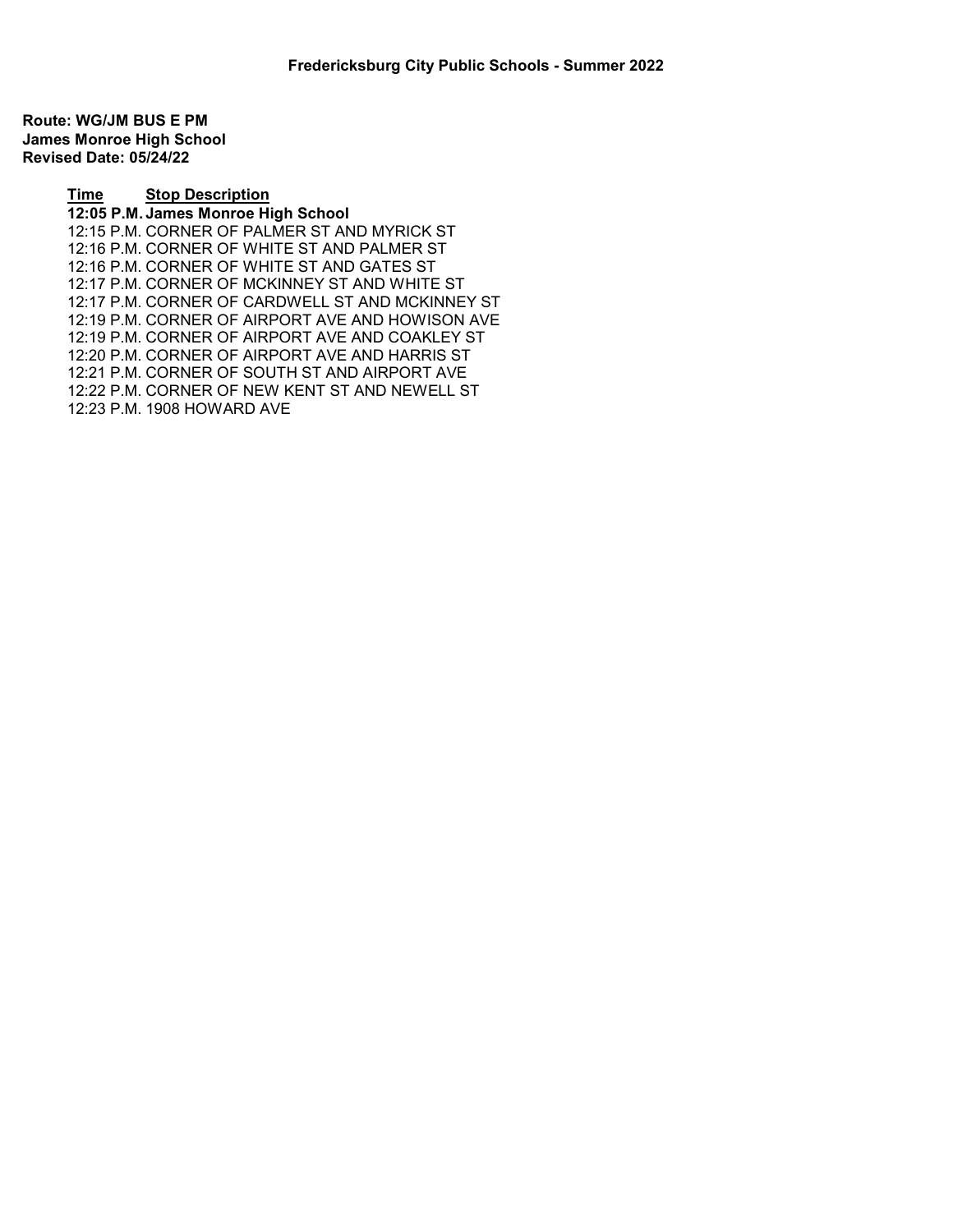Route: WG/JM BUS I James Monroe High School Revised Date: 05/24/22

> Time Stop Description Transaction of the Story Boson Priori 7:23 A.M. RIVER WOODS APARTMENTS 7:25 A.M. Across from 310 ALTOONA DR 7:26 A.M. CORNER OF APACHE TER AND PAWNEE DR 7:34 A.M. CORNER OF PRESERVE LN AND HOTCHKISS CT 7:38 A.M. BELMONT APARTMENTS 7:40 A.M. THE COMMONS APARTMENTS 7:45 A.M. James Monroe High School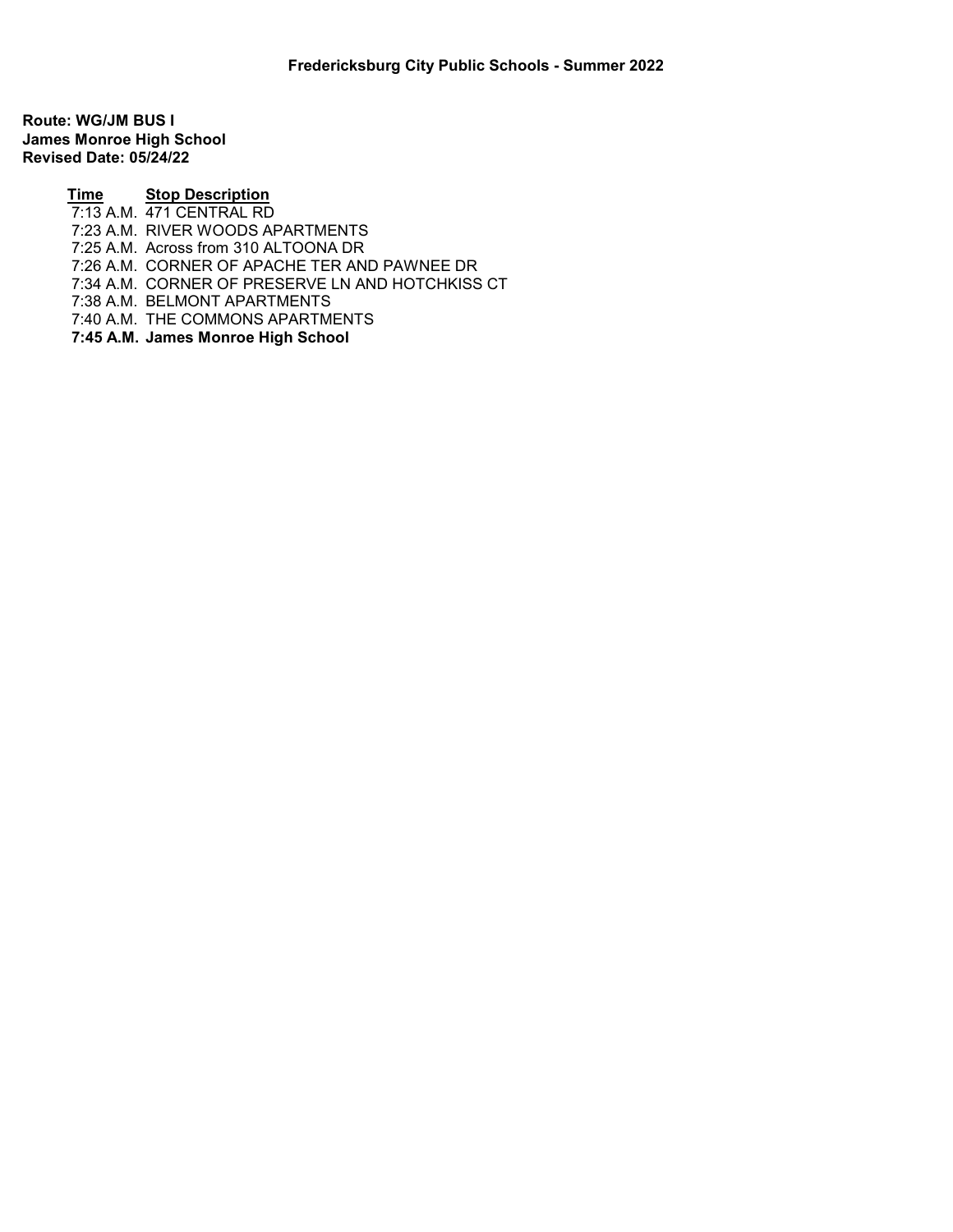Route: WG/JM BUS I PM James Monroe High School Revised Date: 06/07/22

> Time Stop Description 12:05 P.M. James Monroe High School 12:10 P.M. MONTICELLO APARTMENTS 12:14 P.M. CORNER OF PRESERVE LN AND HOTCHKISS CT 12:16 P.M. BELMONT APARTMENTS 12:17 P.M. THE COMMONS APARTMENTS 12:23 P.M. RIVER WOODS APARTMENTS 12:25 P.M. Across from 310 ALTOONA DR 12:27 P.M. CORNER OF APACHE TER AND PAWNEE DR 12:35 P.M. Across from 471 CENTRAL RD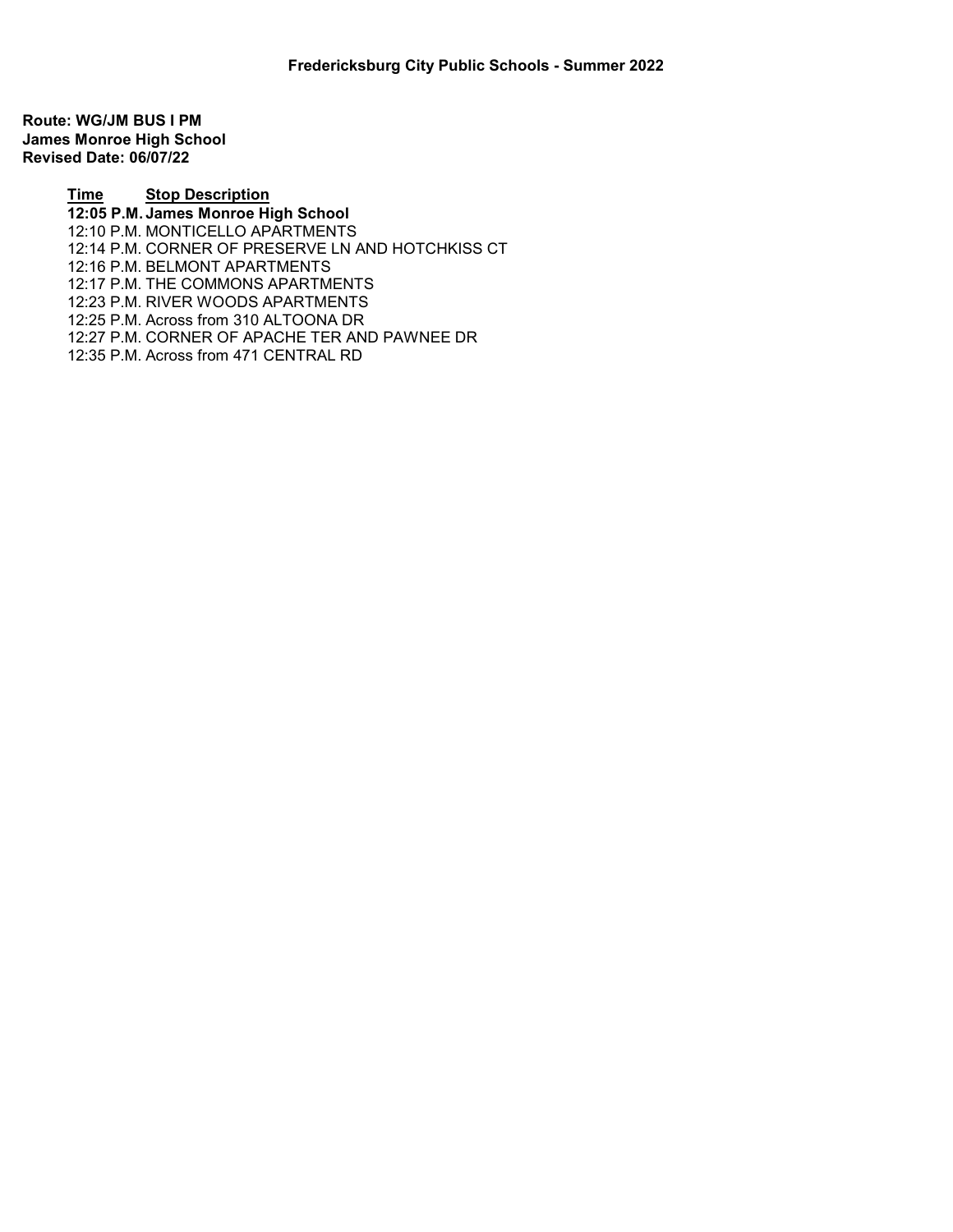Route: WG/JM BUS J James Monroe High School Revised Date: 05/24/22

> Time Stop Description <u>FILM STREED FILM FILM</u><br>7:16 A.M. GREENBRIER APARTMENTS

7:20 A.M. AUGUSTINE AVE AND PAYNE ST

7:25 A.M. CORNER OF KENMORE AVE AND WOLFE ST

7:29 A.M. CORNER OF PRINCESS ELIZABETH ST AND CHARLES ST

7:33 A.M. HAZEL HILL APARTMENTS

7:45 A.M. James Monroe High School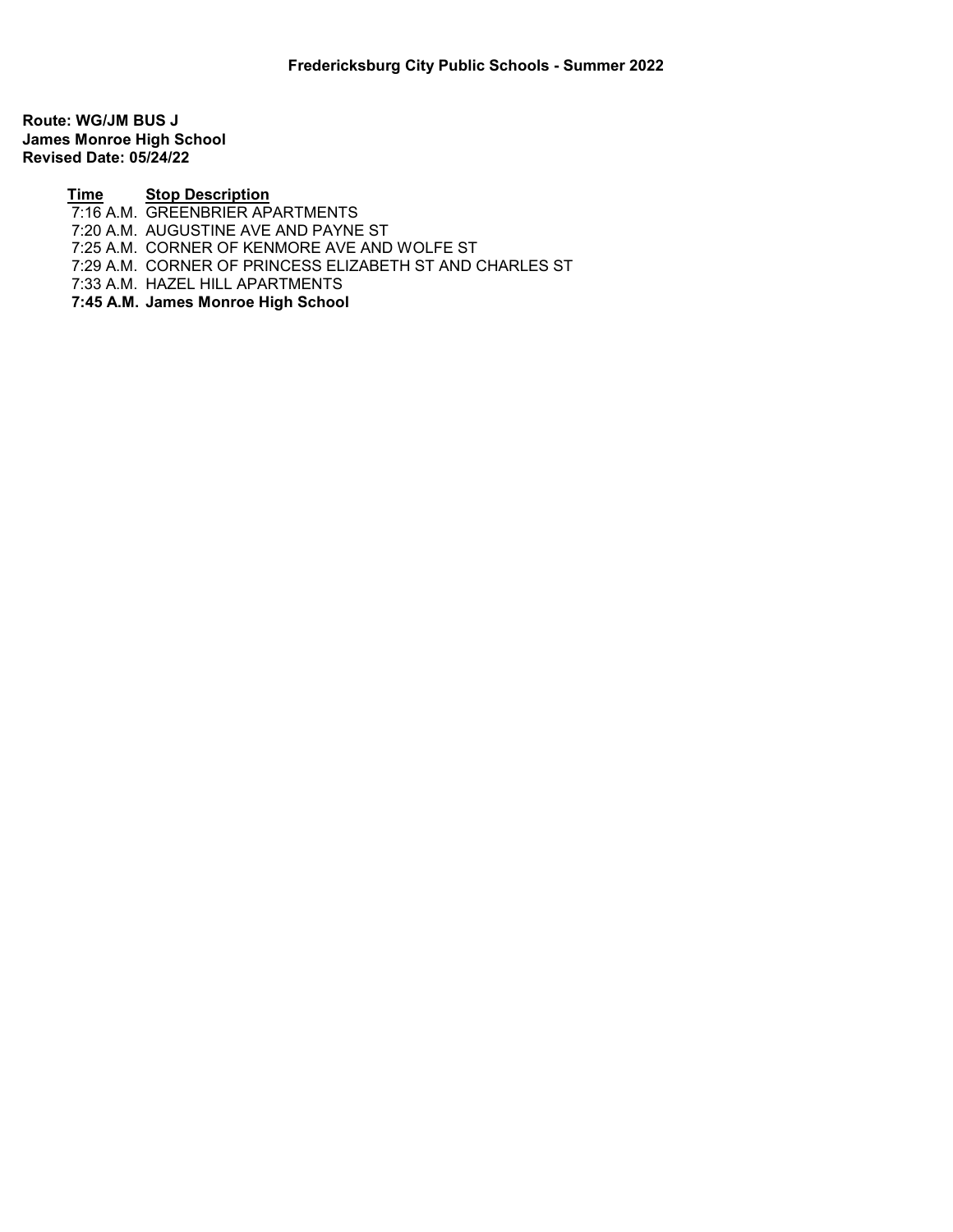Route: WG/JM BUS J PM James Monroe High School Revised Date: 05/24/22

> Time Stop Description 12:05 P.M. James Monroe High School 12:10 P.M. CORNER OF KENMORE AVE AND WOLFE ST 12:12 P.M. CORNER OF PRINCESS ELIZABETH ST AND CHARLES ST 12:13 P.M. HAZEL HILL APARTMENTS 12:23 P.M. GREENBRIER APARTMENTS 12:27 P.M. AUGUSTINE AVE AND PAYNE ST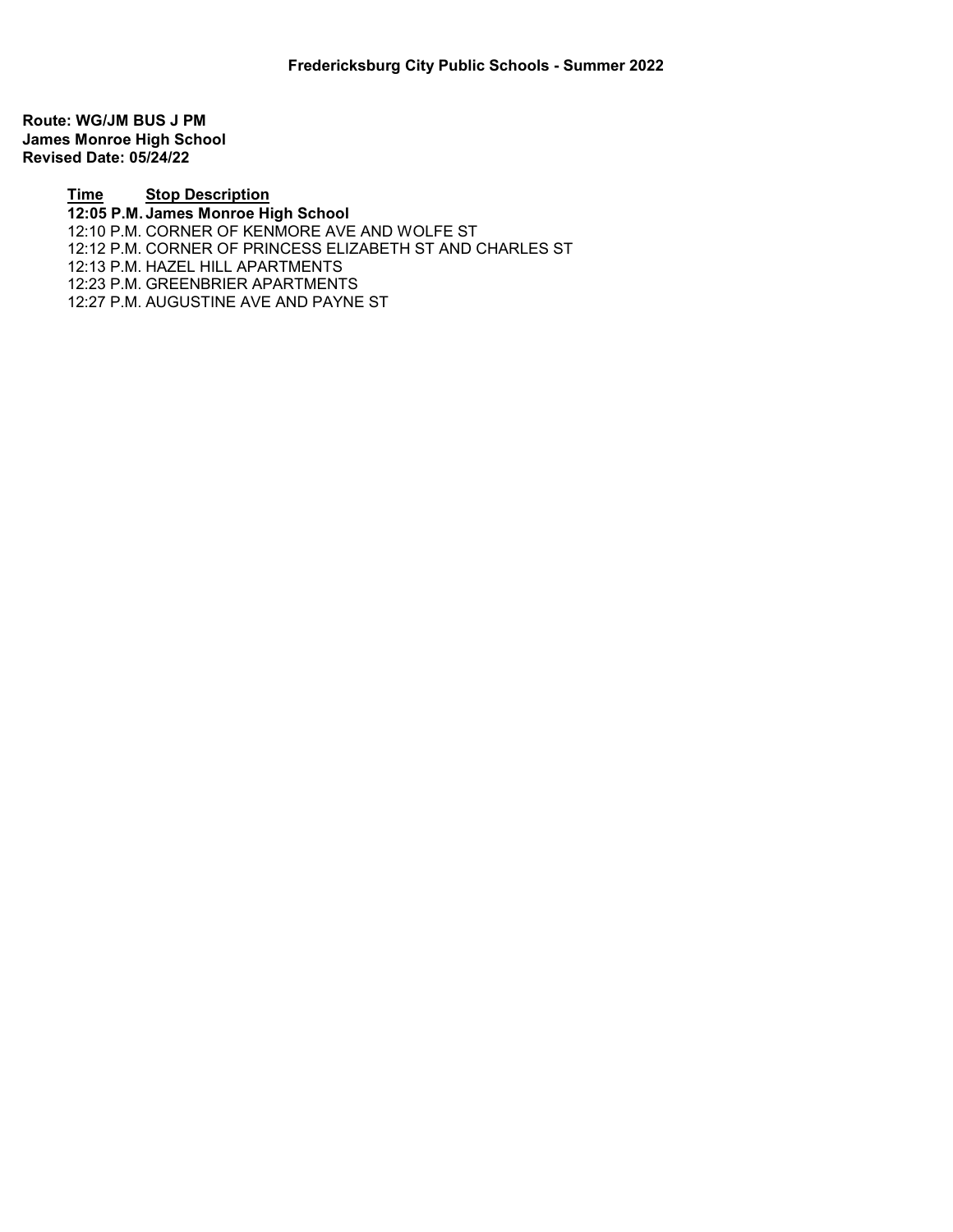Route: WG/JM BUS K James Monroe High School Revised Date: 06/16/22

> Time Stop Description **THE A.M. WOODSPRING SUITES (VALUE PLACE)**  7:23 A.M. RIVERSIDE MANOR (ACROSS FROM OFFICE) 7:28 A.M. VALOR APARTMENT ENTRANCE 7:32 A.M. HERITAGE PARK 7:35 A.M. CRESTVIEW APARTMENTS 7:39 A.M. FOREST VILLAGE APARTMENTS 7:42 A.M. 3006 FALL HILL AVE 7:45 A.M. James Monroe High School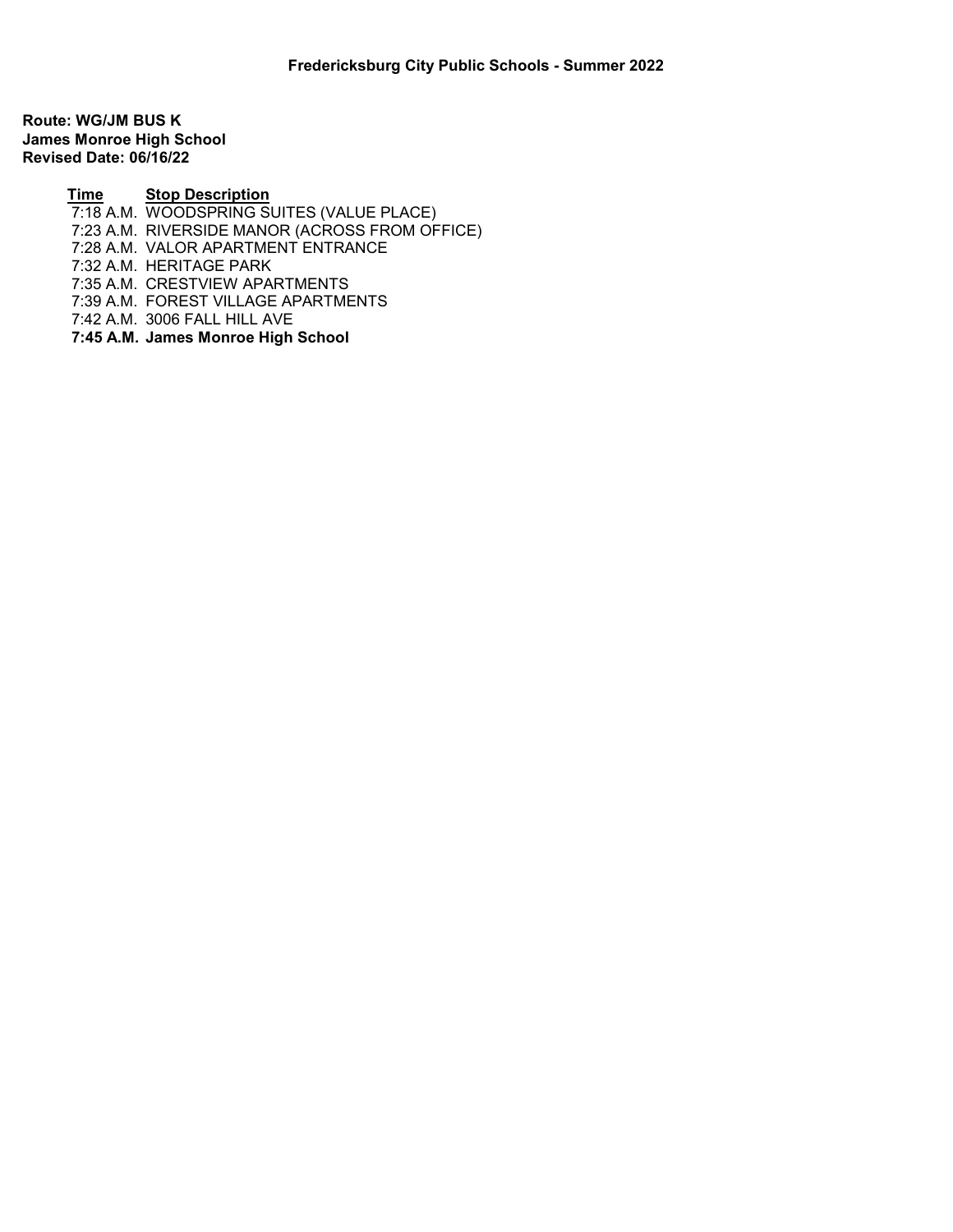Route: WG/JM BUS K PM James Monroe High School Revised Date: 06/16/22

> Time Stop Description 12:05 P.M. James Monroe High School 12:09 P.M. 3006 FALL HILL AVE 12:19 P.M. RIVERSIDE MANOR (ACROSS FROM OFFICE) 12:24 P.M. WOODSPRING SUITES (VALUE PLACE) 12:27 P.M. VALOR APARTMENT ENTRANCE 12:31 P.M. HERITAGE PARK 12:35 P.M. CRESTVIEW APARTMENTS 12:38 P.M. FOREST VILLAGE APARTMENTS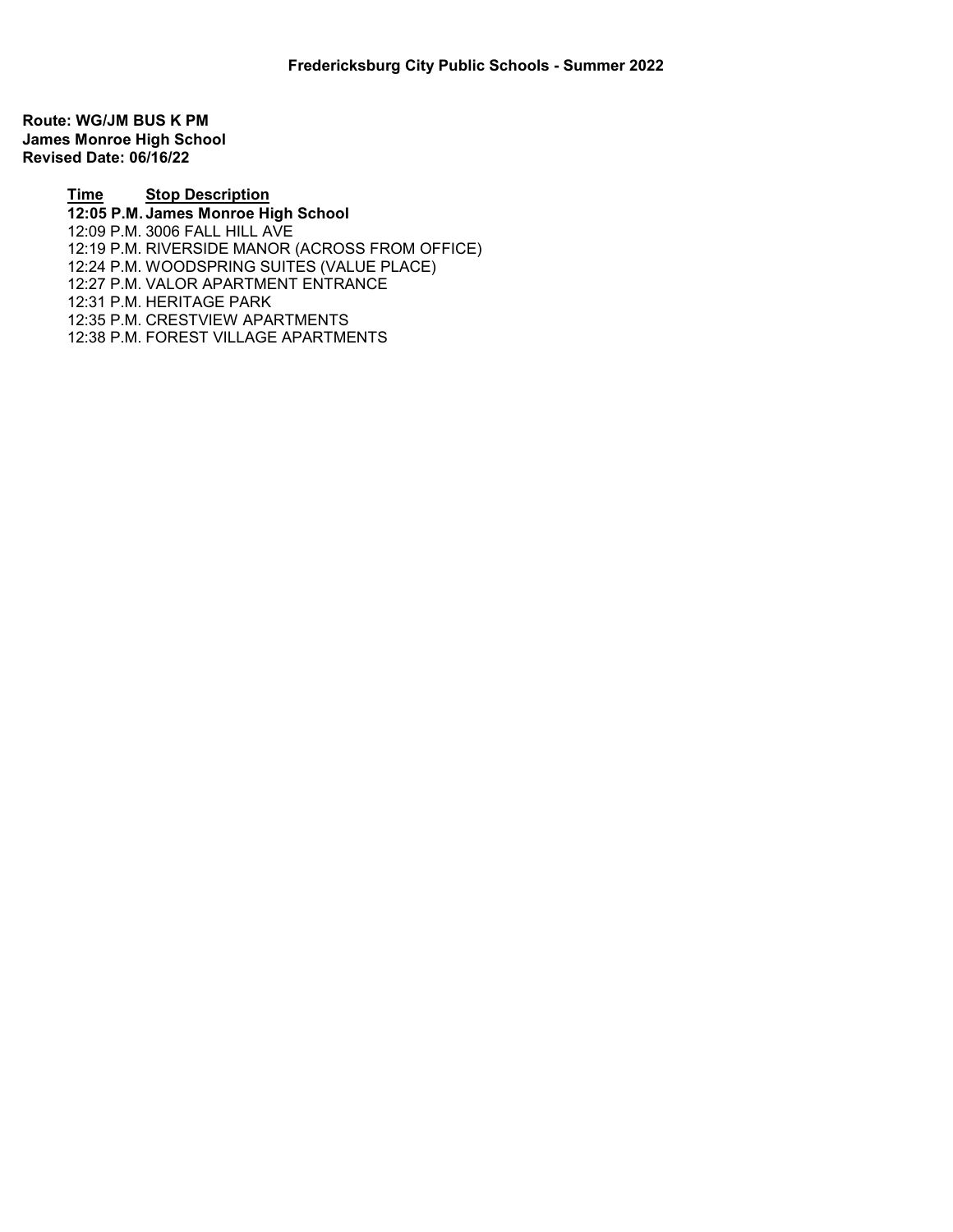Route: WG/JM BUS N James Monroe High School Revised Date: 06/15/22

> Time Stop Description 7:09 A.M. CORNER OF IDLEWILD BLVD AND HAMPTON ST 7:10 A.M. CORNER OF ANDERSON ST AND YATES CIR 7:12 A.M. CORNER OF GRAHAM DR AND PATRICK ST 7:14 A.M. CORNER OF GRAHAM DR AND WRIGHT CT 7:15 A.M. CORNER OF WRIGHT AND SAUNDERS 7:18 A.M. CORNER OF IDLEWILD BLVD AND ELIZA WAY 7:22 A.M. KENDAL WOODS APARTMENTS 7:25 A.M. TOWNSEND SQUARE APARTMENTS 7:26 A.M. VALLEY RUN DRIVE (RYAN HOME TOWNHOMES) 7:30 A.M. CORNER OF HUDGINS FARM CIR AND ANNIE MAE DR 7:34 A.M. CORNER OF MCCONKEY ST AND CANNON CIR 7:34 A.M. CAMDEN HILLS APARTMENTS 7:45 A.M. James Monroe High School